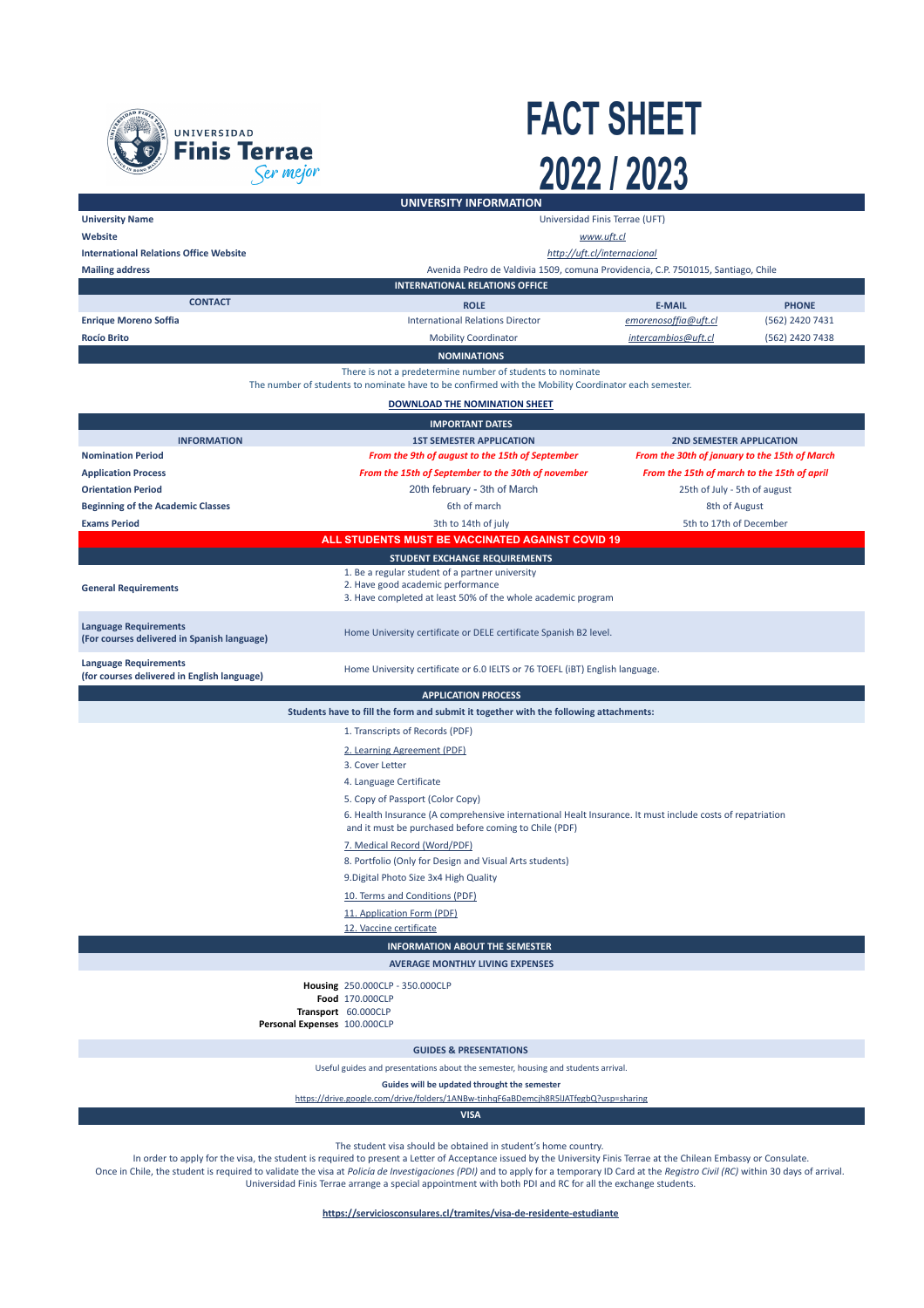**STUDENTS ARRIVING WITHOUT STUDENT VISA WON'T BE ADMITED INTO THE EXCHANGE PROGRAM**

**CAMPUS FACILITIES**

*Library, Study Rooms, Coffee Shop, Student's Canteen, Wi-Fi, Theatre (Free Entrance), Leisure Areas, Fitness Gym, Dental Clinic, Physotherapy Clinic, Computer Labs.*

 **VIRTUAL TOUR**

<https://bienvenida.uft.cl/campus-360/>

**2 SEMESTERS OF EXCHANGE**

Students applying for a year of exchange or students already doing one semester of exchange and willing to extend their exchange period to a year, In both cases the students will be accepted to do the second semester only if comply with the following requierements:

- 1. Have had an appropriate behavior during the 1st semester.
- 2. Have approved all the first semester courses.
- 3. Applying for the second semester during the regular application period.

That is, if students apply for a year of exchange, an year acceptance letter fwill be given to them (for visa purposes) Nevertheless, their acceptance is conditioned to the fullfilment with the above mentioned requirements

## **COURSES SELLECTION**

**Courses from the 1st , 3rd, 5th and 7th semester are offered only during the spring semester (March - July) Courses from the 2nd, 4th, 6th and 8th semester are offered only during the fall semester (August - December)**

1. Students can choose courses from any department, as long as they meet the course pre requirements.

2. There is a minimum limit of 3 and maximum of 6 courses per semester.

3. It is NOT recommended to chose International Business, Business Strategy and Intercultural Business all together because they are heavy work load courses.

4. The courses listed on Finis Terrae's website may not be offered every semester. Final schedules will depend upon course availability.

## **COURSES MODALITY FACE TO FACE**

| <b>FACE TO FACE</b>                  |  |  |
|--------------------------------------|--|--|
| <b>UNDERGRADUATE PROGRAMS</b>        |  |  |
| 1. Architecture                      |  |  |
| 2. Design                            |  |  |
| 3. Visual Arts                       |  |  |
| 4. Journalism                        |  |  |
| 5. Advertisement                     |  |  |
| 6. History                           |  |  |
| 7. Literature                        |  |  |
| 8. Acting                            |  |  |
| 9. Law                               |  |  |
| 10. Comercial Engineering (Business) |  |  |
| 11. Audit                            |  |  |
| 12. Management and Control System    |  |  |
| 13. Culinary Arts                    |  |  |
| 14. Early Childhood Education        |  |  |
| 15. Highschool Education             |  |  |
| 16. Psicology                        |  |  |
| 17. Civil Engineering                |  |  |
| 18. Informatic Civil Engineering     |  |  |
| 19. Kinesiology                      |  |  |
| 20. Nutrition & Dietetics            |  |  |
| <b>LINK TO OUR SYLLABUS</b>          |  |  |

[https://docs.google.com/spreadsheets/d/1pH-EBksfDhHqYMrhSvN6yBObjuX0bqyTcJk2FkuIVBA/edit?usp=sharing](https://docs.google.com/spreadsheets/d/1Rsr9agq_0Wm-q613Q5el08jq0E9gDNmFyJ7nvxzJg6A/edit?usp=sharing)

| <b>ENGLISH OFFERING</b>         |                                                                                                                                                            |  |  |
|---------------------------------|------------------------------------------------------------------------------------------------------------------------------------------------------------|--|--|
| <b>ECONOMICS &amp; BUSINESS</b> |                                                                                                                                                            |  |  |
|                                 | It is NOT recommended to chose International Business, Business Strategy and Intercultural Business all together because they are heavy work load courses. |  |  |
|                                 | 1. Business Strategy                                                                                                                                       |  |  |
|                                 | 2. International Business                                                                                                                                  |  |  |
|                                 | 3. Intercultural Business Challenges in Latin America                                                                                                      |  |  |
|                                 | 4. Change Management                                                                                                                                       |  |  |
| <b>POLITICS</b>                 |                                                                                                                                                            |  |  |
|                                 | 7. Current Affairs                                                                                                                                         |  |  |
| <b>DICTATED IN MARCH - JULY</b> |                                                                                                                                                            |  |  |
|                                 | 7. Industrial Organization                                                                                                                                 |  |  |
|                                 | <b>DICTATED IN AUGUST - DECEMBER</b>                                                                                                                       |  |  |
|                                 | 8. Service Engineering                                                                                                                                     |  |  |
| <b>SOFT SKILLS</b>              |                                                                                                                                                            |  |  |
|                                 | 8. Intercultural Negotiation                                                                                                                               |  |  |
| <b>COURSES IN SPANISH</b>       |                                                                                                                                                            |  |  |
|                                 | 9. Creativity & Problem Solving (Design Thinking)                                                                                                          |  |  |
|                                 | 10. Leadership                                                                                                                                             |  |  |
|                                 | <b>LANGUAGE - 100% ONLINE</b>                                                                                                                              |  |  |